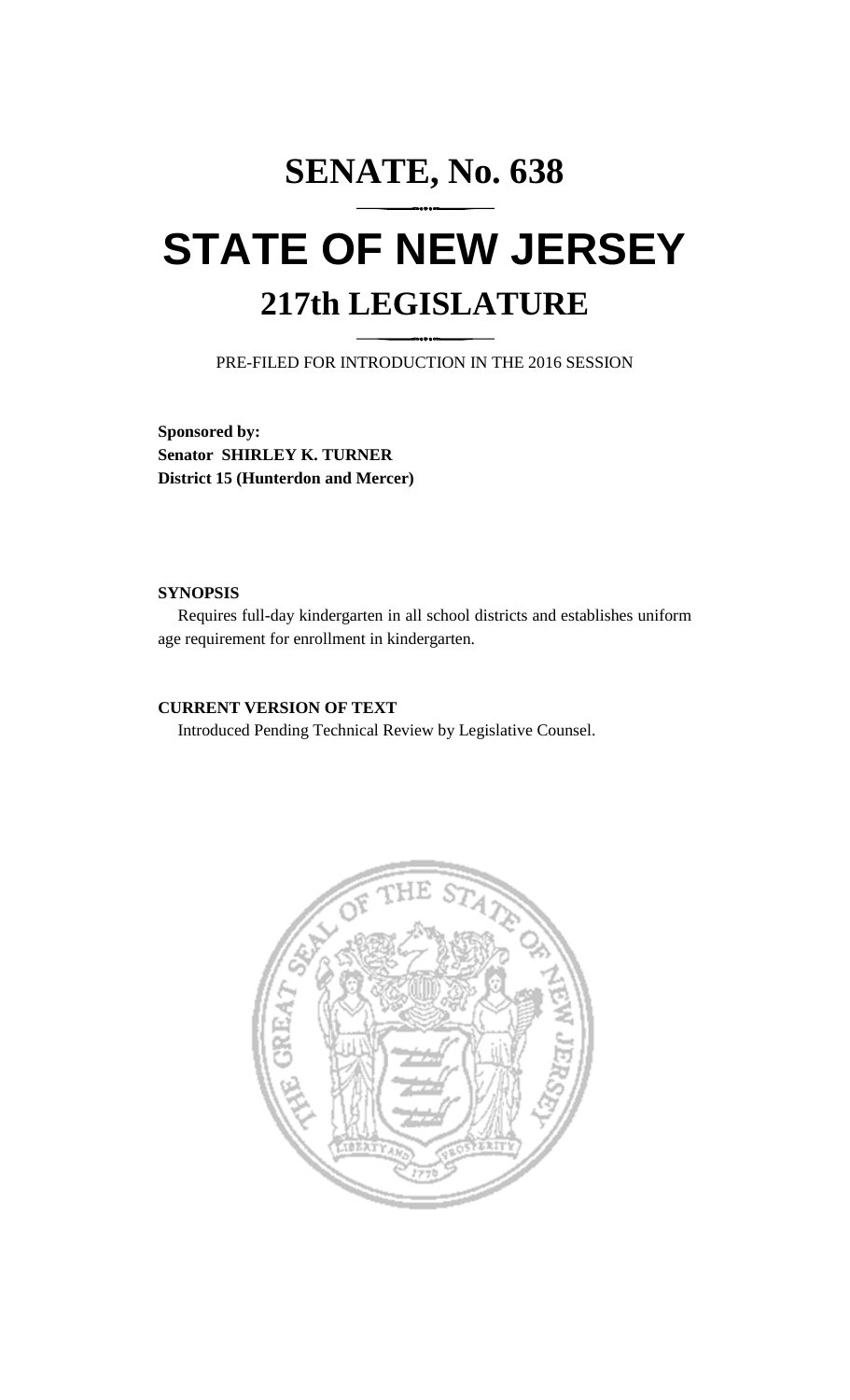## **S638** TURNER

 $\mathcal{D}_{\mathcal{L}}$ 

 **AN ACT** concerning kindergarten programs in public schools and amending N.J.S.18A:38-5 and N.J.S.18A:44-2. **BE IT ENACTED** *by the Senate and General Assembly of the State of New Jersey:* 1. N.J.S.18A:38-5 is amended to read as follows: 18A:38-5. No child **[**under**]** attaining the age of five years after September 1 of that school year shall be admitted to any public school, except such as may be provided pursuant to law for children of his age. No board of education shall be required to accept by transfer from public or private school any pupil who was not eligible by reason of age for admission on **[**October**]** September 1 of that school year **[**, but the board may in its discretion admit any such pupil if he or she meets such entrance requirements as may be established by rules or regulations of the board**]** . (cf: N.J.S.18A:38-5) 2. N.J.S.18A:44-2 is amended to read as follows: 18A:44-2. a. The board of education of any district **[**may**]** shall establish a kindergarten school or kindergarten department, which **[**in order to receive State aid**]** shall be a one-year program in advance of or in preparation for entrance to first grade, in any school under its control, and **[**may admit to such kindergarten school or department any child over the age of four and under the age of five and**]** shall admit to such kindergarten school or department any child over the age of five and under the age of six years as of September 1 of that school year who is a resident of the district. b. A kindergarten school or kindergarten department established by a board of education shall provide a full-day kindergarten program. A district classified in district factor groups 34 A, B, CD, or DE that is not providing a full-day kindergarten program prior to the effective date of P.L. , c. (pending before the Legislature as this bill) shall provide a full-day kindergarten program no later than the beginning of the 2015-2016 school year. Any other district that is not providing a full-day kindergarten program prior to the effective date of P.L. , c. (pending before the Legislature as this bill) shall provide a full-day kindergarten program no later than the beginning of the 2016-2017 school year. (cf: P.L.1996, c.138, s.72) 3. This act shall take effect immediately.

**EXPLANATION – Matter enclosed in bold-faced brackets [thus] in the above bill is not enacted and is intended to be omitted in the law.**

**Matter underlined thus is new matter.**